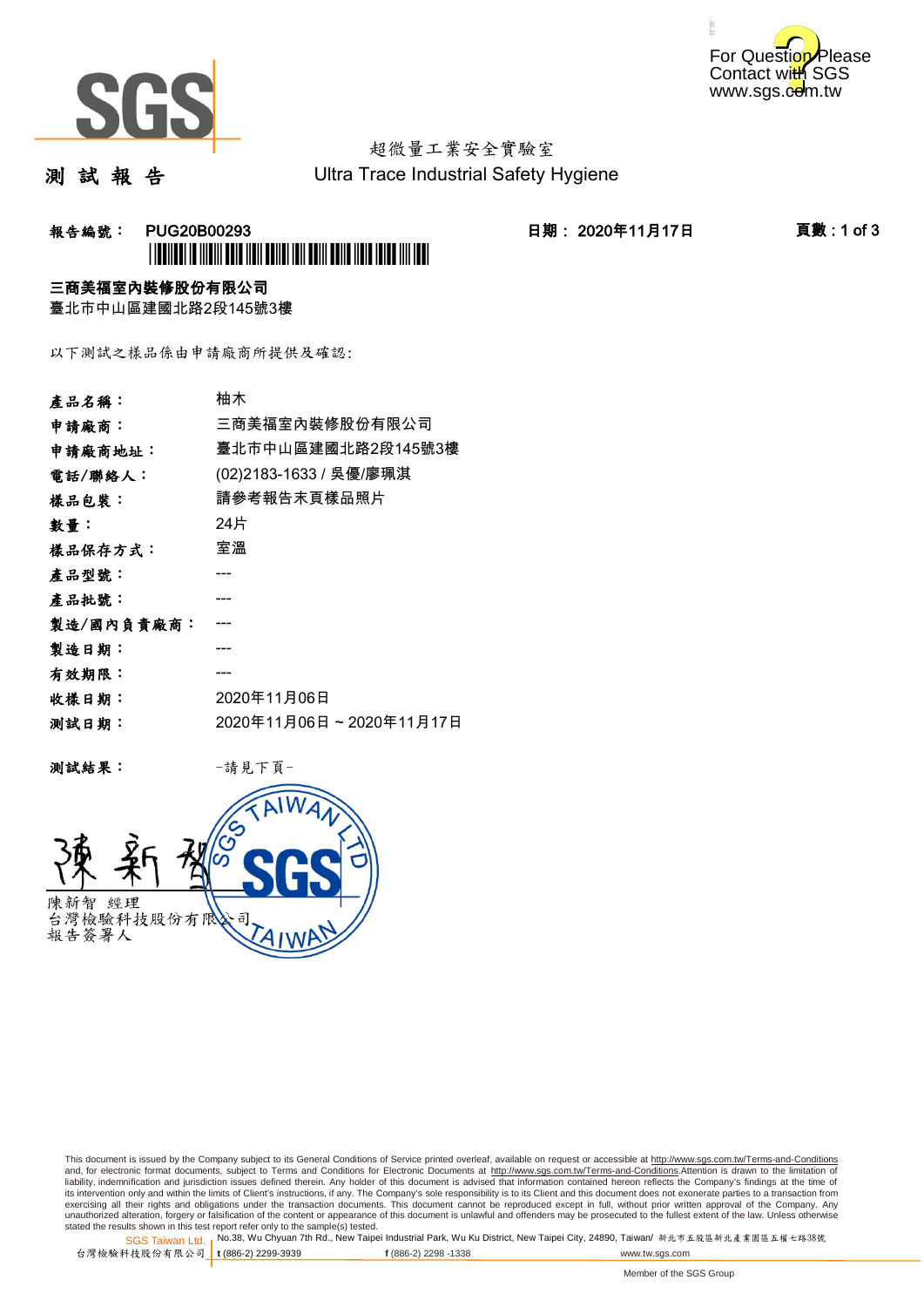

## 超微量工業安全實驗室

測 試 報 告

Ultra Trace Industrial Safety Hygiene

### 報告編號: PUG20B00293 日期: 2020年11月17日 頁數 : 2 of 3 \*PUG20B00293\*

### 三商美福室內裝修股份有限公司

臺北市中山區建國北路2段145號3樓

#### 測試結果:

| 测試項目        | CAS NO.   | 测試方法                                   | 測試<br>結果 | 定量/偵測<br>極限 | 單位   |
|-------------|-----------|----------------------------------------|----------|-------------|------|
| 甲醛釋出量       |           | ---                                    |          | ---         |      |
| │甲醛釋出量-平均值│ | $50-00-0$ | ┃本測試參考CNS 1349方法,以分光光度計<br>(UV/VIS)檢測。 | N.D.     | 0.0290      | mg/L |
| 甲醛釋出量-最大值   | $50-00-0$ | ┃本測試參考CNS 1349方法,以分光光度計<br>(UV/VIS)檢測。 | N.D.     | 0.0290      | mg/L |

備註:

1.測試報告僅就委託者之委託事項提供測試結果,不對產品合法性做判斷。

2. 本測試報告之所有檢驗內容,均依委託事項執行檢驗,如有不實,願意承擔完全責任。

3. 本報告不得分離,分離使用無效。

4.若該測試項目屬於定量分析則以「定量極限」表示;若該測試項目屬於定性分析則以「偵測極限」表示。

5.低於定量極限/偵測極限之測定值以「N.D.」或「 陰性」表示。微生物測試低於定量極限以「<定量極限值」表示。

6.甲醛釋出量:

| 標示符號 | 平均值(mg/L) | 最大值(mg/L) |  |  |
|------|-----------|-----------|--|--|
|      | $0.3$ 以下  | $0.4$ 以下  |  |  |
| r ,  | $0.5$ 以下  | $0.7$ 以下  |  |  |
| - າ  | $1.5$ 以下  | $2.1$ 以下  |  |  |

- END -

This document is issued by the Company subject to its General Conditions of Service printed overleaf, available on request or accessible at http://www.sgs.com.tw/Terms-and-Conditions and, for electronic format documents, subject to Terms and Conditions for Electronic Documents at http://www.sgs.com.tw/Terms-and-Conditions.Attention is drawn to the limitation of liability, indemnification and jurisdiction issues defined therein. Any holder of this document is advised that information contained hereon reflects the Company's findings at the time of<br>its intervention only and within t exercising all their rights and obligations under the transaction documents. This document cannot be reproduced except in full, without prior written approval of the Company. Any<br>unauthorized alteration, forgery or falsifi

SGS Taiwan Ltd. 1 stated the results shown in this test report refer only to the sample(s) tested.<br>Stated the results shown in this test report refer only to the sample(s) tested.

台灣檢驗科技股份有限公司